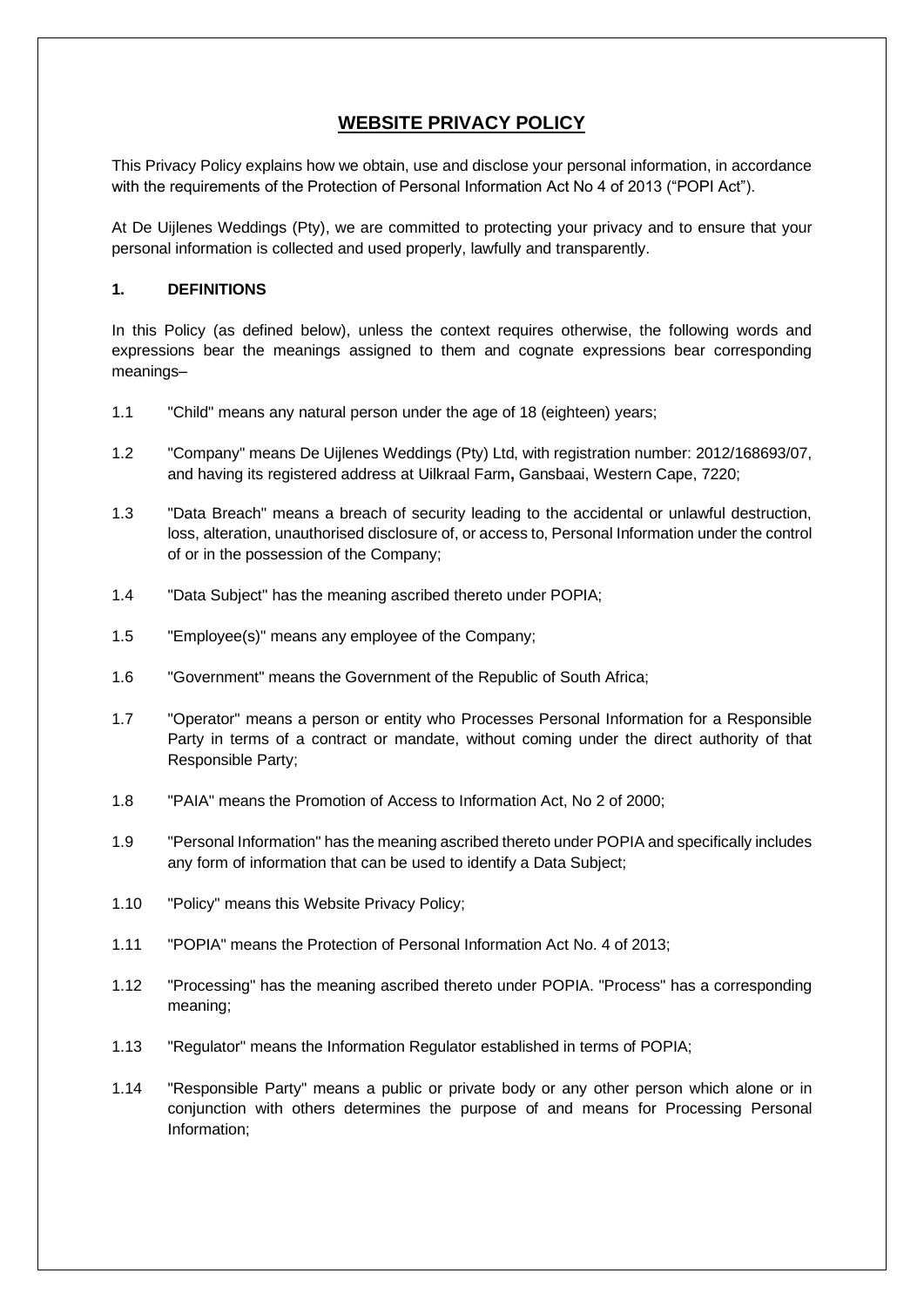- 1.15 "Special Personal Information" means Personal Information concerning a Data Subject's religious or philosophical beliefs, race or ethnic origin, trade union membership, political opinions, health, sexual life, biometric information or criminal behaviour; and
- 1.16 "Third Party" means any independent contractor, agent, consultant, sub-contractor or other representative of the Company.

# **2. PURPOSE OF THIS POLICY**

- 2.1 The purpose of this Policy is to inform Data Subjects about how the Company Processes their Personal Information.
- 2.2 The Company in its capacity as Responsible Party and/or Operator where applicable shall observe and comply with its obligations under POPIA as well as accepted information protection principles, practices and guidelines when it Processes Personal Information from or in respect of a Data Subject.
- 2.3 This Policy applies to Personal Information collected by the Company in connection with the products and services which the Company provides. This includes information collected directly from you as a Data Subject as well as information the Company collects indirectly through its service providers who collect your information on its behalf.
- 2.4 This Privacy Policy does not apply to the information practices of Third Party companies with whom the Company may engage in relation to its business operations (including, without limitation, their websites platforms and/or applications) that the Company does not own or control; or individuals that the Company does not manage or employ. These Third Party sites may have their own privacy policies and terms and conditions and the Company encourages you, as the Data Subject, to read them before using them.

#### **3. PROCESS OF COLLECTING PERSONAL INFORMATION**

- 3.1 The Company collects Personal Information directly from Data Subjects as and when required for a defined purpose, unless an exception is applicable (such as, for example, where the Data Subject has made the Personal Information public, or the Personal Information is contained in or derived from a public record).
- 3.2 The Company will always collect Personal Information in a fair, lawful and reasonable manner to ensure that it protects the Data Subject's privacy, and will Process the Personal Information based on legitimate grounds in a manner that does not adversely affect the Data Subject in question.
- 3.3 The Company often collects Personal Information directly from the Data Subject and/or in some cases from Third Parties. Where the Company obtains Personal Information from Third Parties the Company will ensure that it obtains the consent of the Data Subject to do so or will only Process the Personal Information without the Data Subject's consent where the Company is permitted to do so in terms of clause 3.1 above or the applicable law.

# **4. LAWFUL PROCESSING OF PERSONAL INFORMATION**

4.1 Where the Company is the Responsible Party, it will only Process a Data Subject's Personal Information (other than for Special Personal Information) where –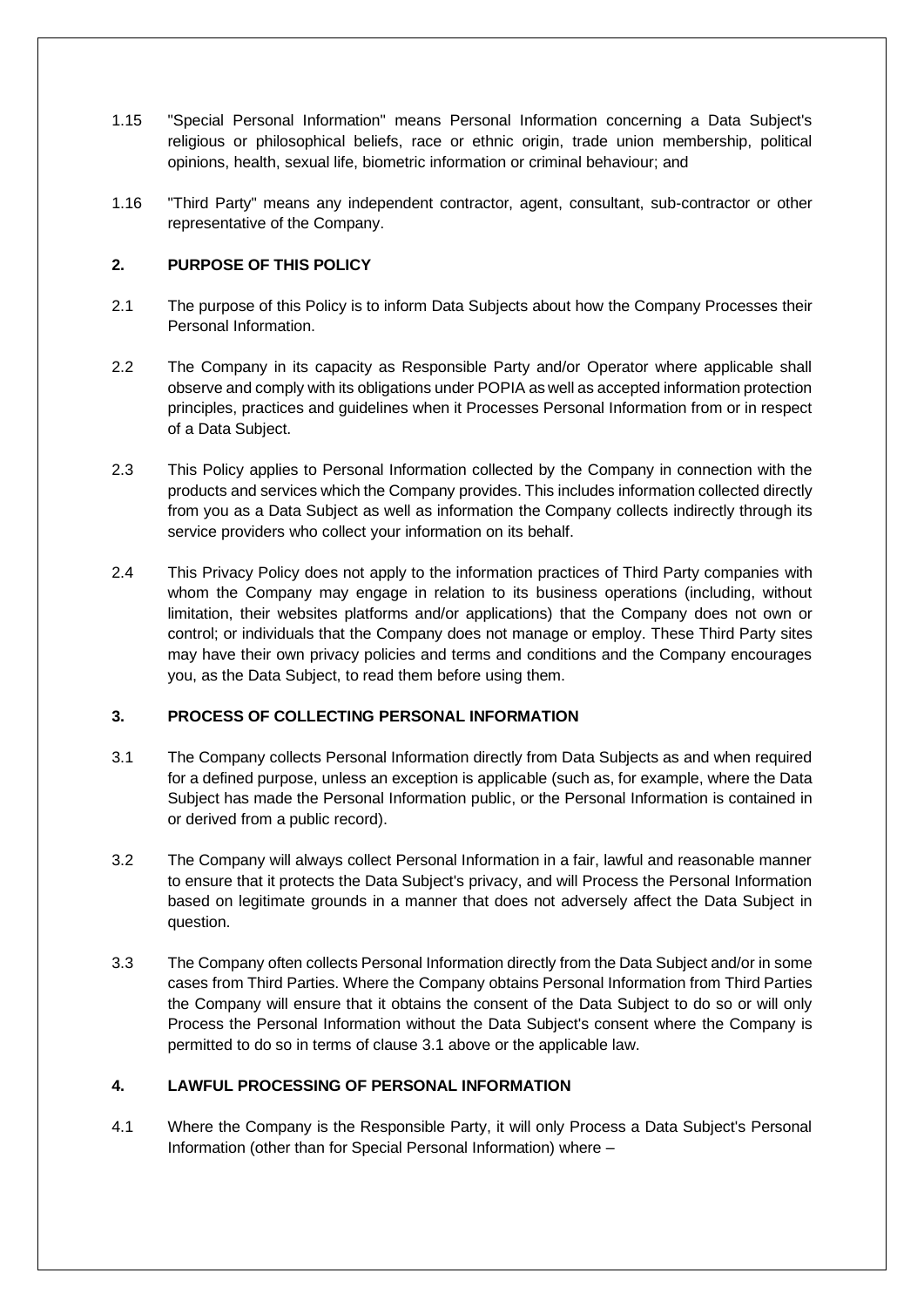- 4.1.1 consent of the Data Subject (or a competent person, where the Data Subject is a Child) is obtained;
- 4.1.2 Processing is necessary to carry out the actions for conclusion of a contract to which a Data Subject is party;
- 4.1.3 Processing complies with an obligation imposed by law on the Company;
- 4.1.4 Processing protects a legitimate interest of the Data Subject;
- 4.1.5 Processing is necessary to pursue the legitimate interests of the Company or of a Third Party to whom the information is supplied.
- 4.2 The Company will only Process Personal Information where one of the legal bases referred to in paragraph 4.1 above are present.
- 4.3 The Company will make clear to the Data Subject the manner and reason for which the Personal Information will be Processed.
- 4.4 Where the Company is relying on the consent of the Data Subject as the legal basis for Processing Personal Information, the Data Subject may withdraw his/her/its consent or may object to the Company Processing of the Personal Information at any time. Such withdrawal or objection by the Data Subject shall not affect the lawfulness of any Processing carried out prior to the withdrawal of consent or objections, nor any Processing justified by any other legal ground provided under POPIA.
- 4.5 If the consent is withdrawn or if there is otherwise a justified objection against the use or the Processing of such Personal Information, the Company will ensure that the Personal Information is no longer Processed.

#### **5. RIGHTS OF DATA SUBJECTS**

- 5.1 Data Subjects have the right to know what Personal Information the Company has about the Data Subject, to correct it and to opt out of any marketing, as detailed below.
- 5.2 Data Subjects have the right to:
	- 5.2.1 enquire with the Company as to what Personal Information is held by the Company about the Data Subject;
	- 5.2.2 enquire with the Company what Personal Information was sent to the Company's suppliers, service providers or any other Third Party;
	- 5.2.3 request the Company to update, correct or delete any out-of-date or incorrect Personal Information held by the Company about the Data Subject;
	- 5.2.4 unsubscribe from any direct marketing communications that the Company may send to the Data Subject; and
	- 5.2.5 object to the processing of the Data Subject's Personal Information.
- 5.3 Should the Data Subject require the Company to delete all Personal Information held by the Company about the Data Subject, the Company reserves the right to terminate all agreements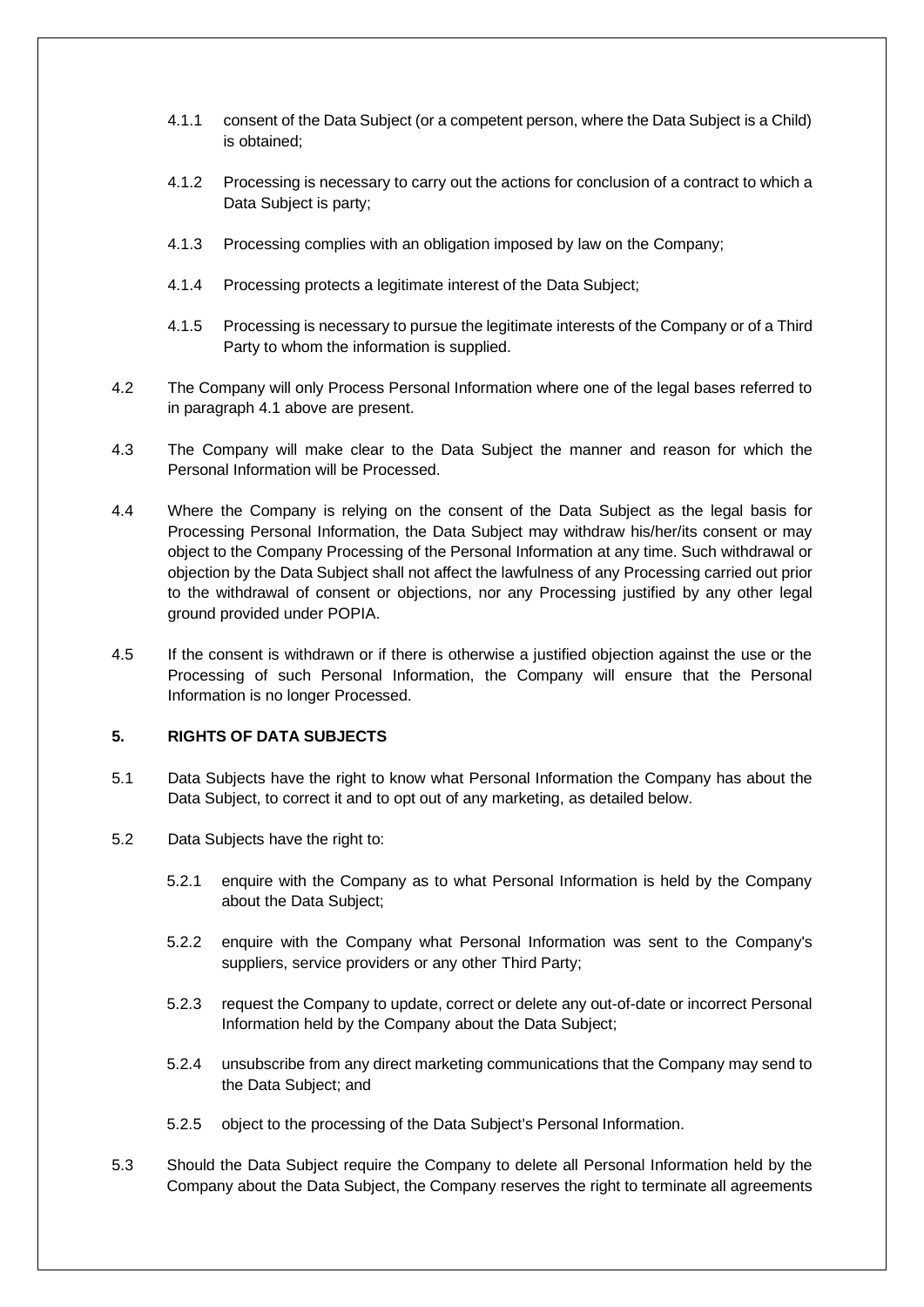that the Data Subject has with the Company, as the Company cannot maintain its relationship with the Data Subject without having some of the Data Subject's Personal Information.

5.4 The Company also reserves the right to refuse to delete a Data Subject's Personal Information if the Company is required by law to keep it or if the Company requires it to protect its rights.

# **6. STORAGE AND PROCESSING OF PERSONAL INFORMATION BY THE COMPANY AND THIRD PARTY SERVICE PROVIDERS**

- 6.1 The Company may store the Data Subject's Personal Information in hardcopy format and/or in electronic format using the Company's own secure on-site servers or other internally hosted technology. The Data Subject's Personal Information may also be stored by Third Parties, via cloud services or other technology, with whom the Company has contracted with, to support the Company's operations
- 6.2 The Company's Third Party service providers, including data storage and processing providers, may from time to time also have access to a Data Subject's Personal Information in connection with purposes for which the Personal Information was initially collected to be Processed.
- 6.3 The Company will ensure that such Third Party service providers will Process the Personal Information in accordance with the provisions of this Policy and all other relevant internal policies and procedures and POPIA.
- 6.4 The Company will ensure that such Third Party service providers do not use or have access to the Personal Information of the Data Subject except for the purposes specified by the Company, and the Company requires such parties to employ at least the same level of security that the Company uses to protect the personal data of the Data Subject.
- 6.5 Personal Information may be Processed in South Africa or another country where the Company, its affiliates and their Third Party service providers maintain servers and facilities and the Company will take steps including by way of contracts to ensure that Personal Information continues to be protected, regardless of its location, in a manner consistent with the standards of protection required under applicable law, including POPIA.

### **8. RETENTION OF PERSONAL INFORMATION**

- 8.1 The Company may keep records of the Personal Information, correspondence, or comments it has collected in an electronic or hardcopy file format.
- 8.2 In terms of POPIA, the Company may not retain Personal Information for a period longer than is necessary to achieve the purpose for which it was collected or Processed and is required to delete, destroy (in such a way that it cannot be reconstructed) or de-identify the information as soon as it is reasonably practicable once the purpose has been achieved. This prohibition will not apply in the following circumstances –
	- 8.2.1 where the retention of the record is required or authorised by law or by any Government authority;
	- 8.2.2 the Company requires the record to fulfil its lawful functions or activities;
	- 8.2.3 retention of the record is required by a contract between the parties thereto;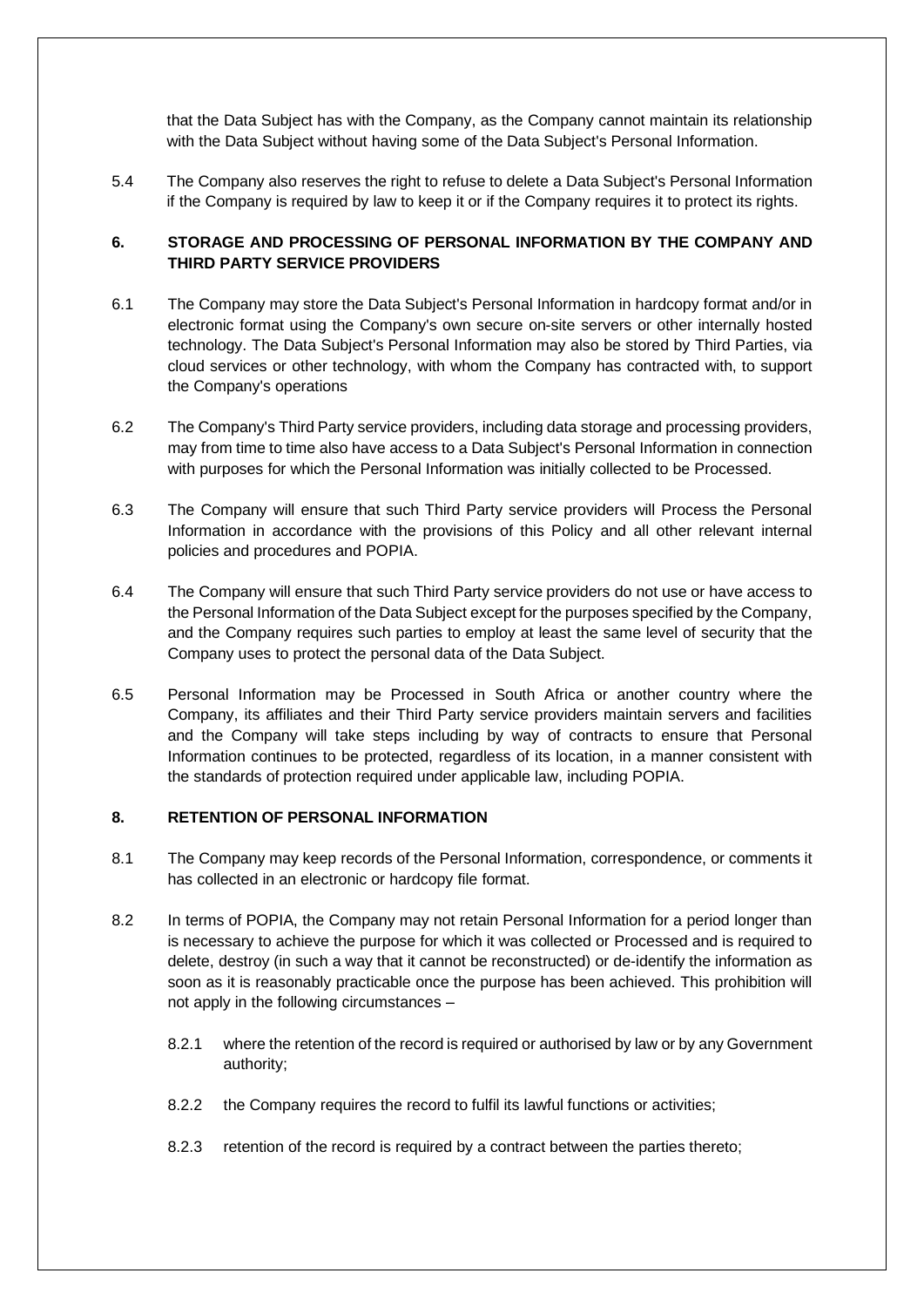- 8.2.4 the Data Subject (or competent person, where the Data Subject is a Child) has consented to such longer retention; or
- 8.2.5 the record is retained for historical, research, archival or statistical purposes provided safeguards are put in place to prevent use for any other purpose. Accordingly, the Company will, subject to the exceptions noted in this Policy, retain Personal Information for as long as necessary to fulfil the purposes for which that Personal Information was collected and/or as permitted or required by applicable law.
- 8.3 Where the Company retains Personal Information for longer periods for statistical, historical, archival or research purposes, the Company will ensure that appropriate safeguards have been put in place to ensure that all recorded Personal Information will continue to be Processed in accordance with this Policy and applicable laws.
- 8.4 Once the purpose for which the Personal Information was initially collected and Processed no longer applies or becomes obsolete, the Company will ensure that the Personal Information is deleted, destroyed or de-identified sufficiently so that a person cannot re-identify such Personal Information. In instances where the Company de-identify the Data Subject's Personal Information, the Company may use such de-identified information indefinitely.

#### **9. SAFE-KEEPING OF PERSONAL INFORMATION**

- 9.1 The Company shall preserve the security of Personal Information and prevent its alteration, loss and damage, or access by non-authorised third parties.
- 9.2 The Company will ensure the security and integrity of Personal Information in its possession or under its control with appropriate, reasonable technical and organisational measures to prevent loss, unlawful access and unauthorised destruction of Personal Information.
- 9.3 The Company has implemented physical, organisational, contractual and technological security measures (having regard to generally accepted information security practices or industry specific requirements or professional rules) to keep all Personal Information secure, including measures protecting any Personal Information from loss or theft, and unauthorised access, disclosure, copying, use or modification. Further, THE COMPANY maintains and regularly verifies that the security measures are effective and regularly updates same in response to new risks.

#### 10. **INFORMATION DISCLOSURE**

- 10.1 Notwithstanding anything to the contrary in this Policy, the Company reserves the right to disclose any Personal Information about a Data Subject if the Company is required to do so by law, and/or if the Company believe that such action is necessary to:
	- 10.1.1 fulfil a Government request;
	- 10.1.2 conform with the requirements of the law or legal process;
	- 10.1.3 protect or defend the Company's legal rights or property, its website, or other users; or
	- 10.1.4 in an emergency to protect the health and safety of its website's users or the general public.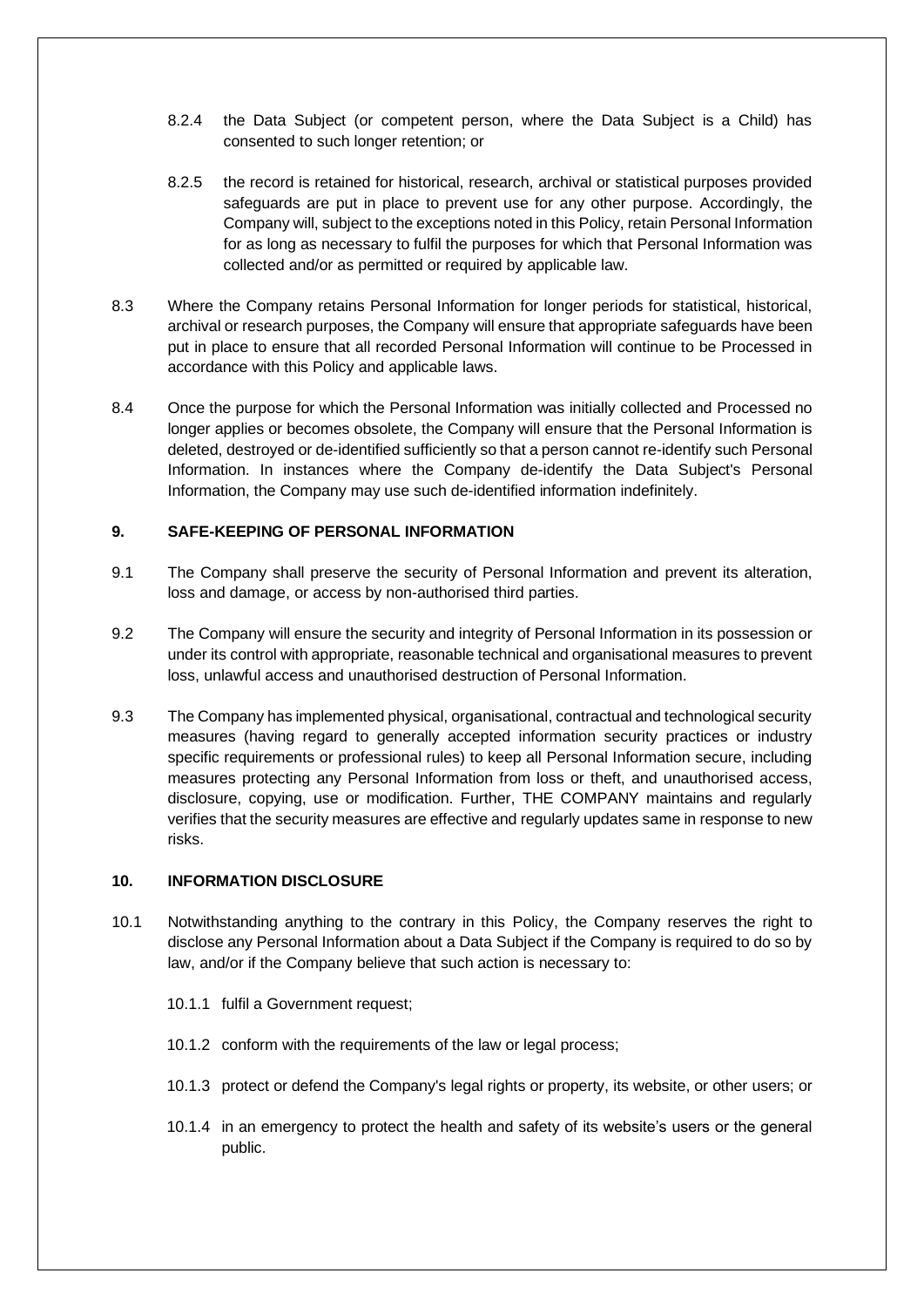## **11. BREACHES OF PERSONAL INFORMATION**

- 11.1 A Data Breach refers to any incident in terms of which reasonable grounds exist to believe that the Personal Information of a Data Subject has been accessed or acquired by any unauthorised person.
- 11.2 A Data Breach can happen for many reasons, which include: (a) loss or theft of data or equipment on which Personal Information is stored; (b) inappropriate access controls allowing unauthorised use; (c) equipment failure; (d) human error; (e) unforeseen circumstances, such as a fire or flood; (f) deliberate attacks on systems, such as hacking, viruses or phishing scams; or (g) alteration of Personal Information without permission and loss of availability of Personal Information.
- 11.3 The Company will address any Data Breach in accordance with the terms of POPIA.
- 11.4 The Company will notify the Regulator and the affected Data Subject (unless the applicable law or a Government authority requires that the Company delays notification to the Data Subject) in writing in the event of a Data Breach (or a reasonable belief of a Data Breach) in respect of the Personal Information of the Data Subject.
- 11.5 The Company will provide such notification as soon as reasonably possible after it has become aware of any Data Breach in respect of the Personal Information of the Data Subject.
- 11.6 Where the Company acts as an 'Operator' for purposes of POPIA and where any Data Breach affects the data of the Data Subject whose information the Company Processes as an Operator, the Company shall (in terms of POPIA) notify the relevant Responsible Party immediately where there are reasonable grounds to believe that the Personal Information of the relevant Data Subject has been accessed or acquired by any unauthorised person.

#### **12. PROVISION OF PERSONAL INFORMATION TO THIRD PARTY SERVICE PROVIDERS**

- 12.1 The Company may disclose Personal Information to Third Parties and will enter into written agreements with such Third Parties to ensure that they Process Personal Information in accordance with the provisions of this Policy and POPIA.
- 12.2 The Company notes that such Third Parties may assist the Company with the purposes listed in paragraph 5.3 above – for example, Third Parties may be used, inter alia,
	- 12.2.1 for data storage;
	- 12.2.2 to assist the Company with auditing processes (external auditors);
	- 12.2.3 for providing outsourced services to the Company, including in respect of its (i) legal, (ii) data storage requirements and (iii) upskilling of its Employees;
	- 12.2.4 to notify the Data Subjects of any pertinent information concerning THE COMPANY.
- 12.3 The Company will disclose Personal Information with the consent of the Data Subject or if the Company is permitted to do so without such consent in accordance with applicable laws.
- 12.4 The Company may send Personal Information to a foreign jurisdiction outside of the Republic of South Africa including for Processing and storage by Third Parties.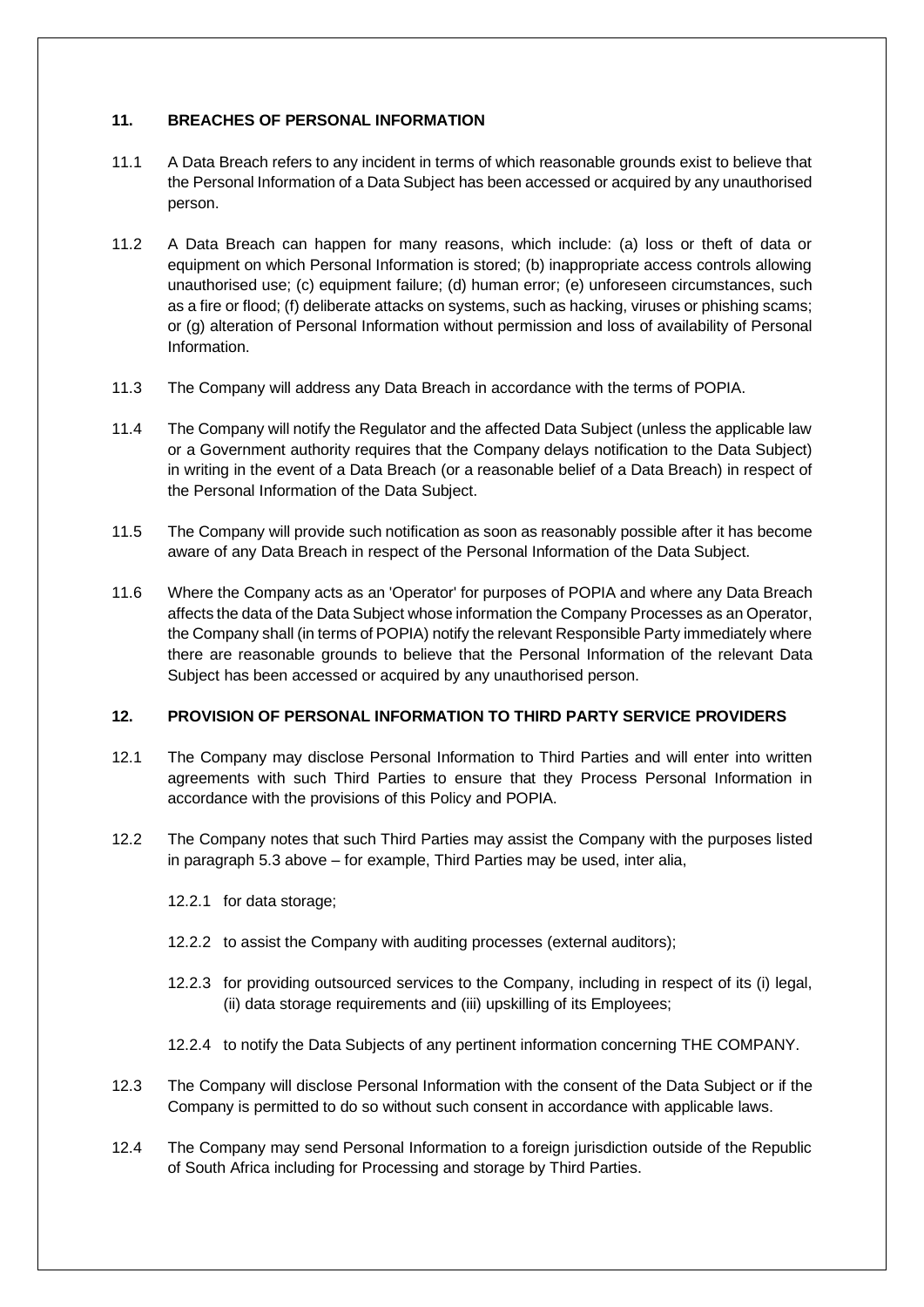- 12.5 When Personal Information is transferred to a jurisdiction outside of the Republic of South Africa including to any cloud, data centre or server located outside of the South Africa, the Company will obtain the necessary consent to transfer the Personal Information to such foreign jurisdiction or may transfer the Personal Information where the Company is permitted to do so in accordance with the provisions applicable to cross-border flows of Personal Information under POPIA.
- 12.6 Processing of Personal Information in a foreign jurisdiction and to the extent such Processing does occur, may be subject to the laws of the country in which the Personal Information is held and may be subject to disclosure to the governments, courts of law, enforcement or regulatory agencies of such other country, pursuant to the laws of such country.

#### **13. USE OF TECHNOLOGIES**

- 13.1 Various technologies may be used on the Company's website in order to make it more userfriendly, effective and secure. Such technologies may lead to data being collected automatically by the Company. Examples of such technologies are as follows:
- 13.1.1 The Company's website uses cookies, which are small text files sent by a web server to store on a web browser. They are used to ensure websites function properly, store user preferences when needed and collect anonymous statistics on website usage.
- 13.1.2 The Company's website may also contain electronic image requests (called a singlepixel gif or web beacon requests) that allows the Company to count page views and to access cookies. Any electronic image viewed as part of a web page can act as a web beacon. The Company's web beacons do not collect, gather, monitor or share any of the Data Subject's Personal Information. The Company merely uses them to compile anonymous information about its website.
- 13.1.3 A visit to the Company's website results in data that is transmitted from the Data Subject's browser to the Company's server being automatically collected and stored by the Company or by third parties on behalf of the Company. This data can include, in particular, the following:
	- the visitor's IP address
	- the date and time of the visit
	- the referral URL (the site from which the visitor has come)
	- the pages visited on our website
	- information about the browser used (browser type and version, operating system, etc).
- 13.1.4 The Company's website also uses a special form of cookie that is the so-called flash cookie. In contrast to normal cookies, these cookies are not created and saved by the browser but are governed by the Adobe Flash plug-in. These can contain more information than normal cookies and cannot be deleted or disabled via the web browser; this is only possible using tools such as the Adobe Flash Player website.
- 13.1.5 Web analytics is the term given to a method for collecting and assessing the behaviour of visitors to websites and (mobile) applications. This includes the analysis of traffic patterns in order, for example, to determine the frequency of visits to certain parts of a website or (mobile) application, or to find out what information and services our visitors are most interested in. For these purposes, the Company primarily makes use of click-stream data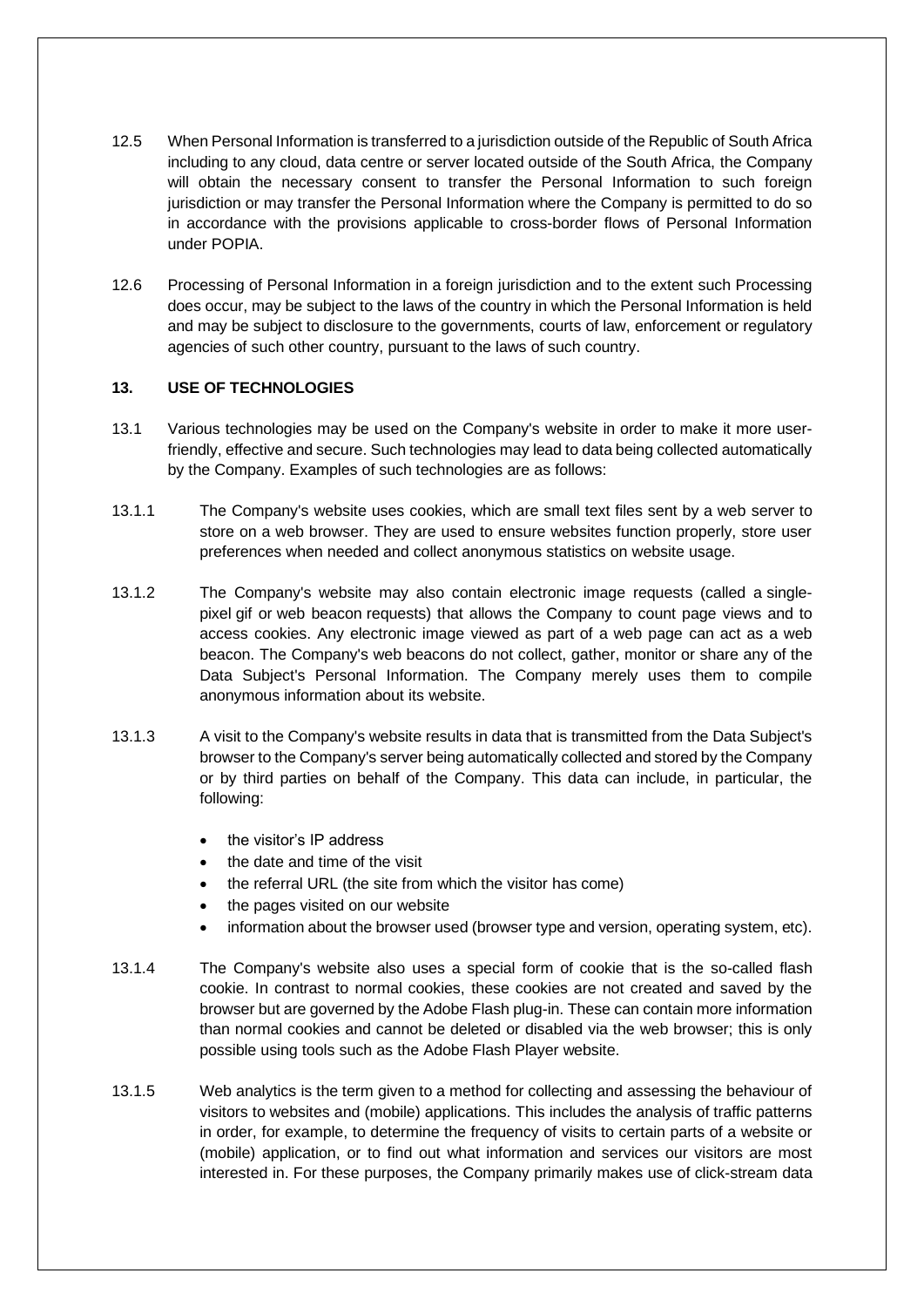and the other techniques listed above. Web analytics are carried out by the Company and/or other selected parties.

- 13.1.6 When a Data Subject visits the Company's website, the Company may collect information, such as the Data Subject's IP address, the name of the Data Subject's ISP (Internet Service Provider), the Data Subject's browser, the website from which the Data Subject visits the Company, the pages on the Company's website that the Data Subject visits and in what sequence, the date and length of the Data Subject's visit, and other information concerning the Data Subject's computer's operating system, language settings, and broad demographic information. This information is aggregated and anonymous data and does not identify the Data Subject specifically. However, the Data Subject acknowledges that this data may be able to be used to identify the Data Subject if it is aggregated with other Personal Information that the Data Subject supplies to the Company. This information is not shared with third parties and is used only within the Company on a need-to-know basis. Any individually identifiable information related to this data will never be used in any way different to that stated above, without the Data Subject's explicit permission.
- 13.2 The Data Subject may also provide additional information to the Company on a voluntary basis (optional information). This includes content or products that the Data Subject decides to upload or download from the Company's website or when the Data Subject enters competitions, takes advantage of promotions, responds to surveys, orders certain additional goods or services, or otherwise uses the optional features and functionality of the Company's website.
- 13.3 The Data Subject may refuse to accept cookies by activating the setting on its browser which allows it to refuse the setting of cookies. However, if selected this setting may prevent the Data Subject from accessing certain parts of the website. Unless a browser setting is adjusted so that it will refuse cookies, the system will issue cookies when one logs on to the website. If a "cookie" is accepted or there is a failure to deny the use of "cookies", the Data Subject agrees that it is the Data Subject's Personal Information collected using "cookies" and may be used (subject to the provisions of this Policy). Where the Data Subject either rejects or declines cookies, the Data Subject may not be able to fully experience the interactive features of the website.

#### **14. CHANGES TO THIS POLICY**

- 14.1 The Company reserves the right to make amendments to this Policy from time to time and will use reasonable efforts to notify the Data Subject of such amendments.
- 14.2 The current version of this Policy will govern the respective rights and obligations between the Data Subject and the Company each time that the Data Subject accesses and uses the Company's site.

#### **15. DATA SUBJECT ACCESS REQUESTS**

- 15.1 All Data Subjects are entitled to request information from the Company pertaining to the Data Subject's Personal Information that is held by the Company.
- 15.2 All requests for information should be made in writing by the Data Subject to the Company. the Company will furnish the Data Subject with the requested information within 21 (twenty-one) days from the date of receipt of the written request by the Company.